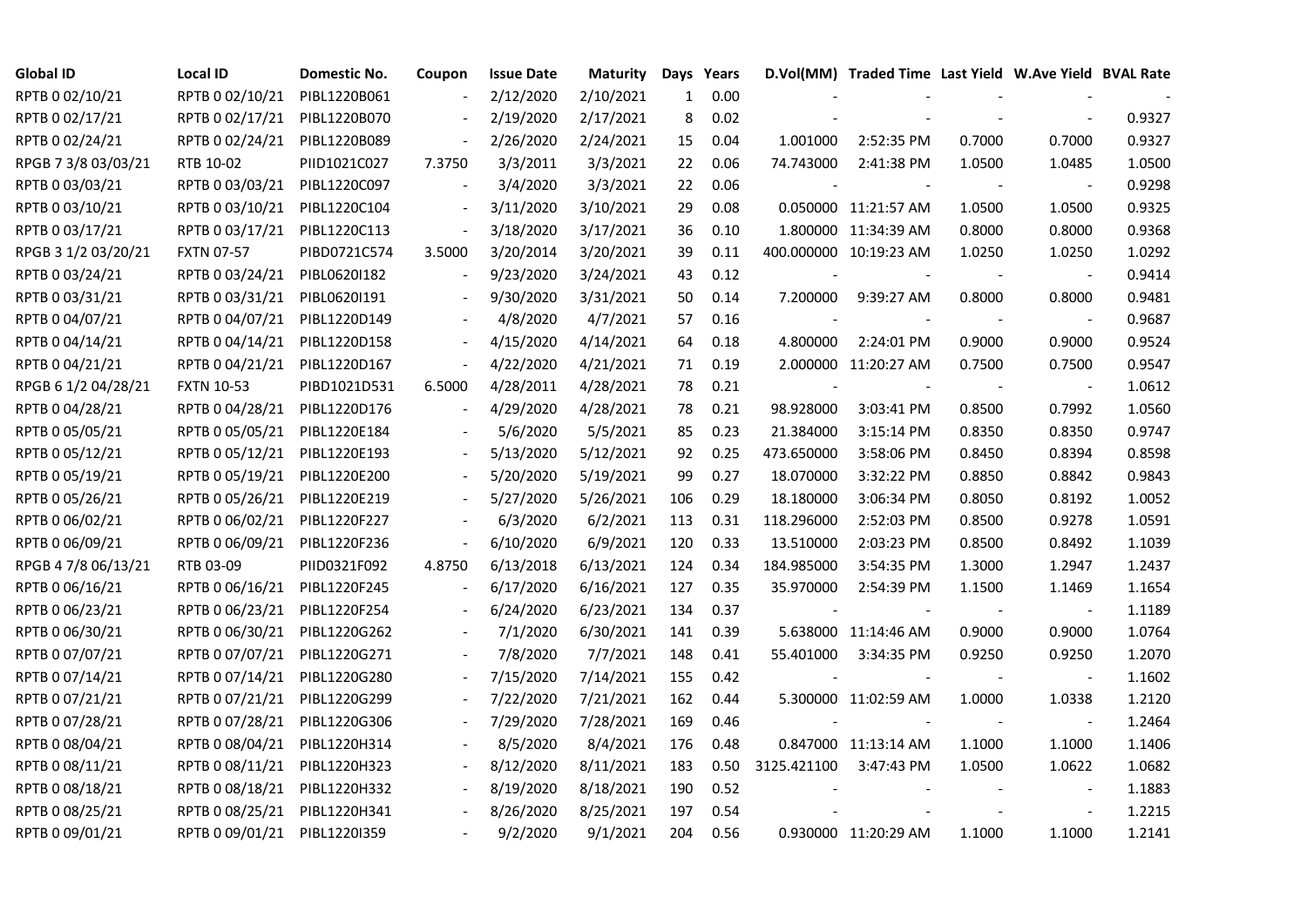| <b>Global ID</b>     | <b>Local ID</b>   | Domestic No. | Coupon                   | <b>Issue Date</b> | <b>Maturity</b> |     | Days Years |            | D.Vol(MM) Traded Time Last Yield W.Ave Yield BVAL Rate |        |                          |        |
|----------------------|-------------------|--------------|--------------------------|-------------------|-----------------|-----|------------|------------|--------------------------------------------------------|--------|--------------------------|--------|
| RPTB 0 09/08/21      | RPTB 0 09/08/21   | PIBL1220I368 |                          | 9/9/2020          | 9/8/2021        | 211 | 0.58       |            |                                                        |        |                          | 1.2271 |
| RPTB 0 09/22/21      | RPTB 0 09/22/21   | PIBL1220I386 |                          | 9/23/2020         | 9/22/2021       | 225 | 0.62       | 6.000000   | 2:47:06 PM                                             | 1.1750 | 1.1750                   | 1.2556 |
| RPTB 0 09/29/21      | RPTB 0 09/29/21   | PIBL1220I395 |                          | 9/30/2020         | 9/29/2021       | 232 | 0.64       |            |                                                        |        |                          | 1.2688 |
| RPTB 0 10/06/21      | RPTB 0 10/06/21   | PIBL1220J401 |                          | 10/7/2020         | 10/6/2021       | 239 | 0.65       |            |                                                        |        | $\overline{\phantom{a}}$ | 1.2722 |
| RPTB 0 10/13/21      | RPTB 0 10/13/21   | PIBL1220J410 |                          | 10/14/2020        | 10/13/2021      | 246 | 0.67       |            |                                                        |        | $\blacksquare$           | 1.2930 |
| RPGB 5 3/4 10/20/21  | RTB 10-03         | PIID1021J039 | 5.7500                   | 10/20/2011        | 10/20/2021      | 253 | 0.69       |            |                                                        |        | $\blacksquare$           | 1.3384 |
| RPTB 0 10/20/21      | RPTB 0 10/20/21   | PIBL1220J429 |                          | 10/21/2020        | 10/20/2021      | 253 | 0.69       |            |                                                        |        | $\blacksquare$           | 1.4631 |
| RPTB 0 10/27/21      | RPTB 0 10/27/21   | PIBL1220J438 |                          | 10/28/2020        | 10/27/2021      | 260 | 0.71       |            |                                                        |        | $\blacksquare$           | 1.2834 |
| RPTB 0 11/03/21      | RPTB 0 11/03/21   | PIBL1220K445 |                          | 11/4/2020         | 11/3/2021       | 267 | 0.73       | 16.100000  | 2:47:24 PM                                             | 1.3000 | 1.3157                   | 1.4011 |
| RPTB 0 11/10/21      | RPTB 0 11/10/21   | PIBL1220K454 |                          | 11/11/2020        | 11/10/2021      | 274 | 0.75       |            | 0.750000 11:04:36 AM                                   | 1.3000 | 1.3000                   | 1.3592 |
| RPTB 0 11/17/21      | RPTB 0 11/17/21   | PIBL1220K463 |                          | 11/18/2020        | 11/17/2021      | 281 | 0.77       | 0.388000   | 2:42:05 PM                                             | 1.3250 | 1.3250                   | 1.3395 |
| RPGB 5 3/4 11/24/21  | <b>FXTN 10-55</b> | PIBD1021K551 | 5.7500                   | 11/24/2011        | 11/24/2021      | 288 | 0.79       |            |                                                        |        | $\overline{\phantom{a}}$ | 1.3986 |
| RPTB 0 11/24/21      | RPTB 0 11/24/21   | PIBL1220K472 |                          | 11/25/2020        | 11/24/2021      | 288 | 0.79       |            |                                                        |        | $\blacksquare$           | 1.3448 |
| RPTB 0 12/01/21      | RPTB 0 12/01/21   | PIBL1220L480 |                          | 12/2/2020         | 12/1/2021       | 295 | 0.81       |            |                                                        |        | $\overline{\phantom{a}}$ | 1.3883 |
| RPTB 0 12/07/21      | RPTB 0 12/07/21   | PIBL1220L499 |                          | 12/9/2020         | 12/7/2021       | 301 | 0.82       |            |                                                        |        | $\blacksquare$           | 1.3689 |
| RPTB 0 12/15/21      | RPTB 0 12/15/21   | PIBL1220L505 |                          | 12/16/2020        | 12/15/2021      | 309 | 0.85       |            |                                                        |        |                          | 1.3781 |
| RPTB 0 01/05/22      | RPTB 0 01/05/22   | PIBL1221A015 |                          | 1/6/2021          | 1/5/2022        | 330 | 0.90       |            |                                                        |        | $\blacksquare$           | 1.4326 |
| RPTB 0 01/12/22      | RPTB 0 01/12/22   | PIBL1221A024 | $\blacksquare$           | 1/13/2021         | 1/12/2022       | 337 | 0.92       |            |                                                        |        | $\blacksquare$           | 1.4403 |
| RPGB 63/8 01/19/22   | <b>FXTN 10-54</b> | PIBD1022G545 | 6.3750                   | 7/19/2011         | 1/19/2022       | 344 | 0.94       | 1.622076   | 3:03:57 PM                                             | 1.5500 | 1.4960                   | 1.4140 |
| RPTB 0 01/19/22      | RPTB 0 01/19/22   | PIBL1221A033 |                          | 1/20/2021         | 1/19/2022       | 344 | 0.94       |            |                                                        |        | $\blacksquare$           | 1.3550 |
| RPGB 4 01/26/22      | <b>FXTN 05-74</b> | PIBD0522A747 | 4.0000                   | 1/26/2017         | 1/26/2022       | 351 | 0.96       |            | 2.630000 10:12:12 AM                                   | 1.5000 | 1.5000                   | 1.4205 |
| RPTB 0 01/26/22      | RPTB 0 01/26/22   | PIBL1221A042 | $\overline{\phantom{a}}$ | 1/27/2021         | 1/26/2022       | 351 | 0.96       | 1.000000   | 2:25:03 PM                                             | 1.3750 | 1.3750                   | 1.3878 |
| RPTB 0 02/02/22      | RPTB 0 02/02/22   | PIBL1221B050 |                          | 2/3/2021          | 2/2/2022        | 358 | 0.98       | 66.243000  | 3:35:20 PM                                             | 1.4350 | 1.4329                   | 1.4547 |
| RPTB 0 02/09/22      | RPTB 0 02/09/22   | PIBL1221B069 | $\overline{\phantom{a}}$ | 2/10/2021         | 2/9/2022        | 365 | 1.00       | 468.240000 | 3:36:06 PM                                             | 1.4390 | 1.4405                   | 1.4504 |
| RPGB 15 03/14/22     | <b>FXTN 20-02</b> | PIBD2022C021 | 15.0000                  | 3/14/2002         | 3/14/2022       | 398 | 1.09       |            |                                                        |        | $\blacksquare$           | 1.4824 |
| RPGB 4 3/4 07/04/22  | <b>FXTN 03-24</b> | PIBD0322G247 | 4.7500                   | 7/4/2019          | 7/4/2022        | 510 | 1.40       | 8.040000   | 2:27:27 PM                                             | 1.6460 | 1.6369                   | 1.5152 |
| RPGB 4 7/8 08/02/22  | <b>FXTN 10-56</b> | PIBD1022H562 | 4.8750                   | 8/2/2012          | 8/2/2022        | 539 | 1.48       |            |                                                        |        | $\overline{a}$           | 1.6320 |
| RPGB 4 3/4 09/13/22  | <b>FXTN 10-57</b> | PIBD1022I570 | 4.7500                   | 9/13/2012         | 9/13/2022       | 581 | 1.59       |            |                                                        |        | $\overline{\phantom{a}}$ | 1.6974 |
| RPGB 12 3/4 10/17/22 | <b>FXTN 20-03</b> | PIBD2022J033 | 12.7500                  | 10/17/2002        | 10/17/2022      | 615 | 1.68       |            |                                                        |        | $\blacksquare$           | 1.7068 |
| RPGB 4 5/8 12/04/22  | RTB 05-11         | PIID0522L114 | 4.6250                   | 12/4/2017         | 12/4/2022       | 663 | 1.82       | 288.700000 | 2:39:03 PM                                             | 1.9000 | 1.8467                   | 1.8427 |
| RPGB 4 12/06/22      | <b>FXTN 10-58</b> | PIBD1022L585 | 4.0000                   | 12/6/2012         | 12/6/2022       | 665 | 1.82       |            | 8.500000 11:26:40 AM                                   | 1.8850 | 1.8332                   | 1.7967 |
| RPGB 4 3/8 02/11/23  | RTB 03-10         | PIID0323B101 | 4.3750                   | 2/11/2020         | 2/11/2023       | 732 | 2.00       |            | 351.010000 11:58:17 AM                                 | 1.8500 | 1.8455                   | 1.8247 |
| RPGB 13 02/20/23     | <b>FXTN 20-04</b> | PIBD2023B048 | 13.0000                  | 2/20/2003         | 2/20/2023       | 741 | 2.03       |            |                                                        |        |                          | 1.8269 |
| RPGB 5 1/2 03/08/23  | <b>FXTN 05-75</b> | PIBD0523C752 | 5.5000                   | 3/8/2018          | 3/8/2023        | 757 | 2.07       | 1.200000   | 2:31:25 PM                                             | 1.8750 | 1.8892                   | 1.8247 |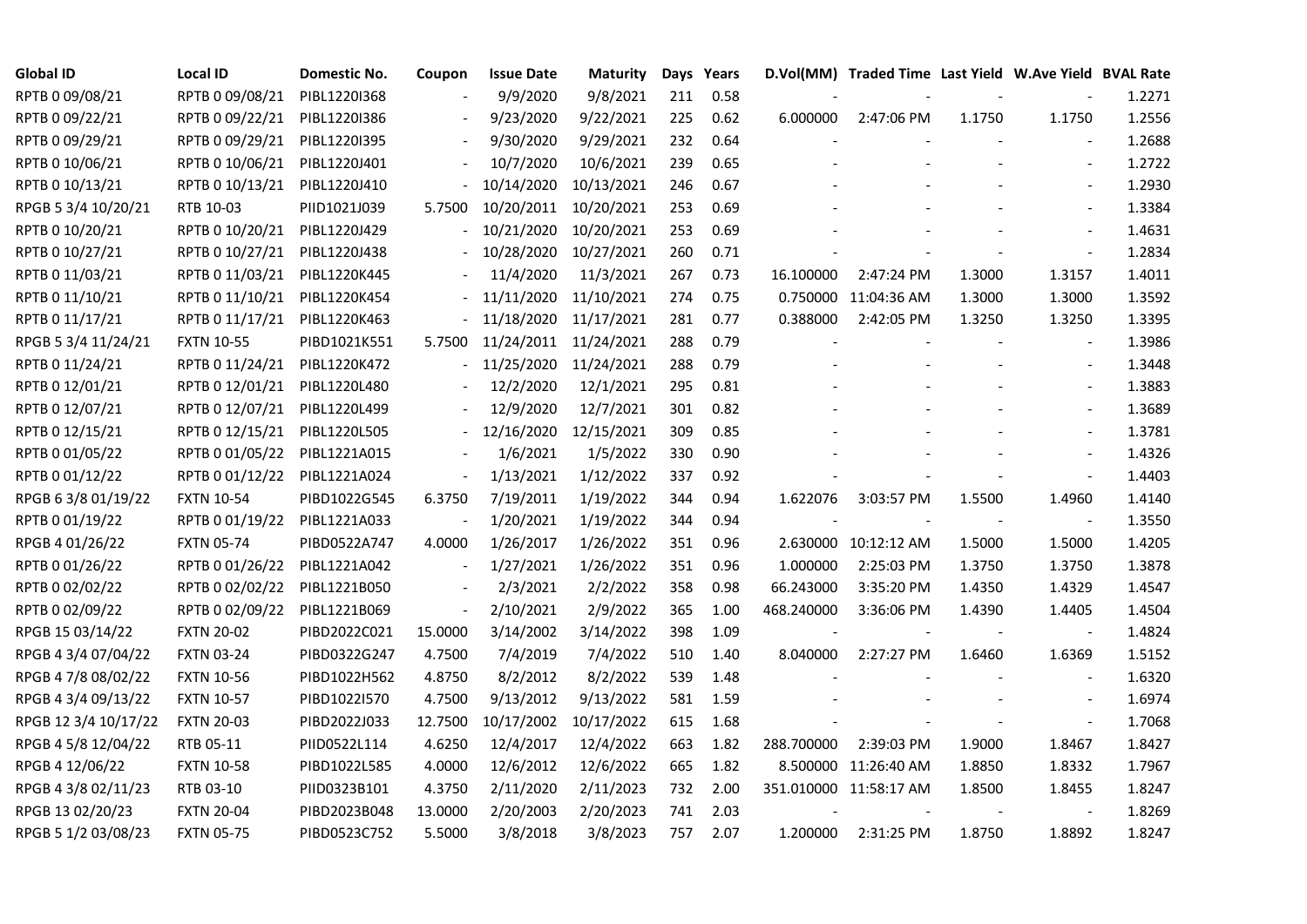| <b>Global ID</b>     | <b>Local ID</b>   | Domestic No. | Coupon  | <b>Issue Date</b> | <b>Maturity</b>       |     | Days Years | D.Vol(MM)   | Traded Time Last Yield W.Ave Yield BVAL Rate |                          |                          |        |
|----------------------|-------------------|--------------|---------|-------------------|-----------------------|-----|------------|-------------|----------------------------------------------|--------------------------|--------------------------|--------|
| RPGB 3 1/2 04/21/23  | <b>FXTN 07-58</b> | PIBD0723D588 | 3.5000  | 4/21/2016         | 4/21/2023             | 801 | 2.19       | 21.000000   | 2:49:33 PM                                   | 1.9500                   | 1.9476                   | 1.8943 |
| RPGB 11 7/8 05/29/23 | <b>FXTN 20-05</b> | PIBD2023E054 | 11.8750 | 5/29/2003         | 5/29/2023             | 839 | 2.30       | 2.848000    | 2:06:17 PM                                   | 2.4750                   | 2.4750                   | 1.9025 |
| RPGB 3 1/4 08/15/23  | RTB 10-04         | PIID1023H046 | 3.2500  | 8/15/2013         | 8/15/2023             | 917 | 2.51       | 7.350000    | 3:19:19 PM                                   | 2.1800                   | 2.2014                   | 2.0698 |
| RPGB 2 3/8 09/10/23  | <b>FXTN 03-25</b> | PIBD0323I252 | 2.3750  | 9/10/2020         | 9/10/2023             | 943 | 2.58       | 1300.500000 | 3:47:29 PM                                   | 2.0000                   | 1.9500                   | 1.9479 |
| RPGB 11 3/8 10/23/23 | <b>FXTN 20-06</b> | PIBD2023J068 | 11.3750 | 10/23/2003        | 10/23/2023            | 986 | 2.70       |             |                                              |                          |                          | 2.0279 |
| RPGB 6 1/4 03/12/24  | RTB 05-12         | PIID0524C129 | 6.2500  | 3/12/2019         | 3/12/2024 1,127       |     | 3.09       | 41.150000   | 3:58:29 PM                                   | 2.2950                   | 2.2999                   | 2.0845 |
| RPGB 4 1/2 04/20/24  | <b>FXTN 07-59</b> | PIBD0724D595 | 4.5000  | 4/20/2017         | 4/20/2024 1,166       |     | 3.19       |             |                                              |                          | $\sim$                   | 2.1109 |
| RPGB 12 3/8 06/03/24 | <b>FXTN 20-07</b> | PIBD2024F075 | 12.3750 | 6/3/2004          | 6/3/2024 1,210        |     | 3.31       | 4.000000    | 2:07:22 PM                                   | 2.4750                   | 2.4750                   | 2.2019 |
| RPGB 12 7/8 08/05/24 | <b>FXTN 20-08</b> | PIBD2024H086 | 12.8750 | 8/5/2004          | 8/5/2024 1,273        |     | 3.49       |             |                                              |                          | $\overline{\phantom{a}}$ | 2.2483 |
| RPGB 4 1/8 08/20/24  | <b>FXTN 10-59</b> | PIBD1024H595 | 4.1250  | 8/20/2014         | 8/20/2024 1,288       |     | 3.53       | 13.000000   | 2:02:21 PM                                   | 2.4000                   | 2.4000                   | 2.1091 |
| RPGB 4 1/4 10/17/24  | <b>FXTN 05-76</b> | PIBD0524J762 | 4.2500  | 10/17/2019        | 10/17/2024 1,346      |     | 3.69       |             |                                              | $\overline{\phantom{a}}$ | $\sim$                   | 2.2796 |
| RPGB 13 3/4 11/11/24 | <b>FXTN 20-09</b> | PIBD2024K091 | 13.7500 | 11/11/2004        | 11/11/2024 1,371      |     | 3.75       |             |                                              |                          | $\blacksquare$           | 2.3494 |
| RPGB 5 3/4 04/12/25  | <b>FXTN 07-61</b> | PIBD0725D618 | 5.7500  | 4/12/2018         | 4/12/2025 1,523       |     | 4.17       |             |                                              |                          | $\sim$                   | 2.4590 |
| RPGB 12 1/8 04/14/25 | <b>FXTN 20-10</b> | PIBD2025D103 | 12.1250 | 4/14/2005         | 4/14/2025 1,525       |     | 4.18       |             |                                              |                          | $\blacksquare$           | 2.4768 |
| RPGB 2 5/8 08/12/25  | RTB 05-13         | PIID0525H130 | 2.6250  | 8/12/2020         | 8/12/2025 1,645       |     | 4.50       | 5117.670000 | 3:58:48 PM                                   | 2.6200                   | 2.6329                   | 2.6205 |
| RPGB 3 5/8 09/09/25  | <b>FXTN 10-60</b> | PIBD10251608 | 3.6250  | 9/9/2015          | 9/9/2025 1,673        |     | 4.58       | 2175.100000 | 3:02:21 PM                                   | 2.6175                   | 2.6240                   | 2.6246 |
| RPGB 12 1/8 10/20/25 | <b>FXTN 20-11</b> | PIBD2025J116 | 12.1250 | 10/20/2005        | 10/20/2025 1,714      |     | 4.69       |             |                                              |                          | $\overline{\phantom{a}}$ | 2.5406 |
| RPGB 18 1/4 11/29/25 | <b>FXTN 25-01</b> | PIBD2525K015 | 18.2500 | 11/29/2000        | 11/29/2025 1,754      |     | 4.80       |             |                                              |                          | $\overline{\phantom{a}}$ | 2.5650 |
| RPGB 10 1/4 01/19/26 | <b>FXTN 20-12</b> | PIBD2026A122 | 10.2500 | 1/19/2006         | 1/19/2026 1,805       |     | 4.94       |             |                                              |                          | $\sim$                   | 2.6083 |
| RPGB 6 1/4 02/14/26  | <b>FXTN 07-62</b> | PIBD0726B627 | 6.2500  | 2/14/2019         | 2/14/2026 1,831       |     | 5.01       | 270.245000  | 3:00:53 PM                                   | 2.6500                   | 2.6508                   | 2.6500 |
| RPGB 3 1/2 09/20/26  | RTB 10-05         | PIID1026I057 | 3.5000  | 9/20/2016         | 9/20/2026 2,049       |     | 5.61       | 2787.400000 | 2:02:25 PM                                   | 2.8000                   | 2.8622                   | 2.8647 |
| RPGB 6 1/4 10/20/26  | RTB 15-01         | PIID1526J019 | 6.2500  | 10/20/2011        | 10/20/2026 2,079      |     | 5.69       |             |                                              |                          | $\blacksquare$           | 2.7181 |
| RPGB 8 12/07/26      | <b>FXTN 20-13</b> | PIBD2026L139 | 8.0000  | 12/7/2006         | 12/7/2026 2,127       |     | 5.82       |             |                                              |                          | $\overline{\phantom{a}}$ | 2.7500 |
| RPGB 5 3/8 03/01/27  | RTB 15-02         | PIID1527C023 | 5.3750  | 3/1/2012          | 3/1/2027 2,211        |     | 6.05       |             |                                              |                          | $\overline{\phantom{a}}$ | 2.8364 |
| RPGB 4 3/4 05/04/27  | <b>FXTN 10-61</b> | PIBD1027E617 | 4.7500  | 5/4/2017          | 5/4/2027 2,275        |     | 6.23       | 752.414000  | 3:56:57 PM                                   | 2.8150                   | 2.8226                   | 2.7887 |
| RPGB 8 5/8 09/06/27  | <b>FXTN 20-14</b> | PIBD2027I140 | 8.6250  | 9/6/2007          | 9/6/2027 2,400        |     | 6.57       |             |                                              |                          | $\blacksquare$           | 2.8212 |
| RPGB 6 1/4 03/22/28  | <b>FXTN 10-63</b> | PIBD1028C635 | 6.2500  | 3/22/2018         | 3/22/2028 2,598       |     | 7.11       |             |                                              |                          | $\sim$                   | 2.8584 |
| RPGB 9 1/2 12/04/28  | <b>FXTN 20-15</b> | PIBD2028L151 | 9.5000  | 12/4/2008         | 12/4/2028 2,855       |     | 7.82       |             |                                              |                          | $\blacksquare$           | 2.9229 |
| RPGB 67/8 01/10/29   | <b>FXTN 10-64</b> | PIBD1029A644 | 6.8750  | 1/10/2019         | 1/10/2029 2,892       |     | 7.92       | 1235.300000 | 3:59:39 PM                                   | 2.8150                   | 2.8669                   | 2.8527 |
| RPGB 8 3/4 05/27/30  | <b>FXTN 20-16</b> | PIBD2030E166 | 8.7500  | 5/27/2010         | 5/27/2030 3,394       |     | 9.29       |             |                                              |                          | $\overline{\phantom{a}}$ | 2.9650 |
| RPGB 2 7/8 07/09/30  | <b>FXTN 10-65</b> | PIBD1030G655 | 2.8750  | 7/9/2020          | 7/9/2030 3,437        |     | 9.41       | 993.580000  | 3:28:41 PM                                   | 3.0650                   | 3.0744                   | 3.0680 |
| RPGB 12 1/2 07/28/30 | <b>FXTN 25-02</b> | PIBD2530G029 | 12.5000 | 7/28/2005         | 7/28/2030 3,456       |     | 9.46       |             |                                              |                          | $\overline{\phantom{a}}$ | 3.0180 |
| RPGB 11 1/4 01/26/31 | <b>FXTN 25-03</b> | PIBD2531A032 | 11.2500 | 1/26/2006         | 1/26/2031 3,638       |     | 9.96       |             |                                              |                          | $\sim$                   | 3.0443 |
| RPGB 8 07/19/31      | <b>FXTN 20-17</b> | PIBD2031G171 | 8.0000  | 7/19/2011         | 7/19/2031 3,812 10.44 |     |            | 53.000000   | 2:56:03 PM                                   | 3.0500                   | 3.0500                   | 3.0438 |